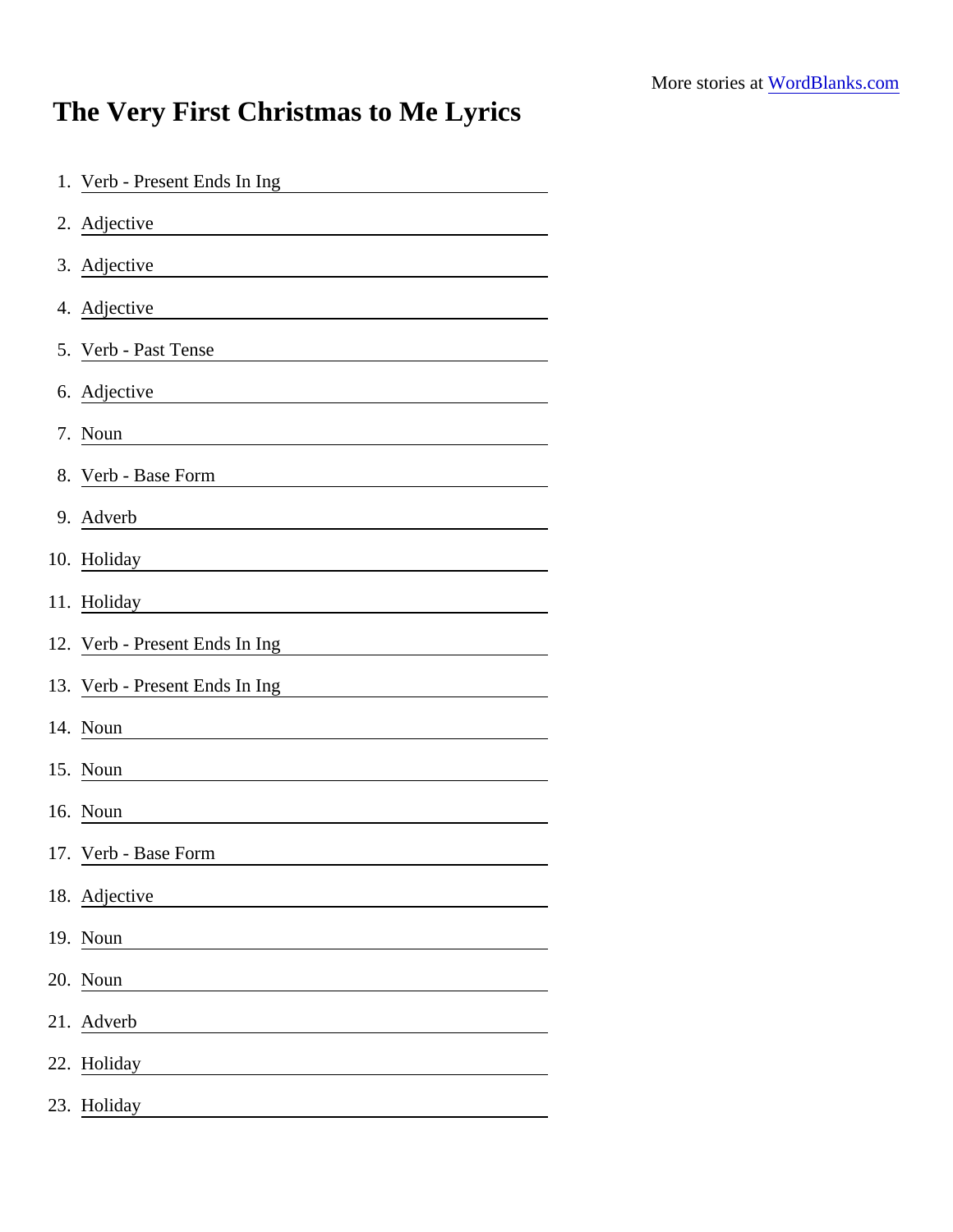| 24. Adjective                  |
|--------------------------------|
| 25. Verb - Base Form           |
| 26. Verb - Base Form           |
| 27. Verb - Present Ends In Ing |
| 28. Noun - Plural              |
| 29. Number                     |
| 30. Adjective                  |
| 31. Noun                       |
| 32. Verb - Base Form           |
| 33. Noun                       |
| 34. Holiday                    |
| 35. Holiday                    |
| 36. Holiday                    |
| 37. Holiday                    |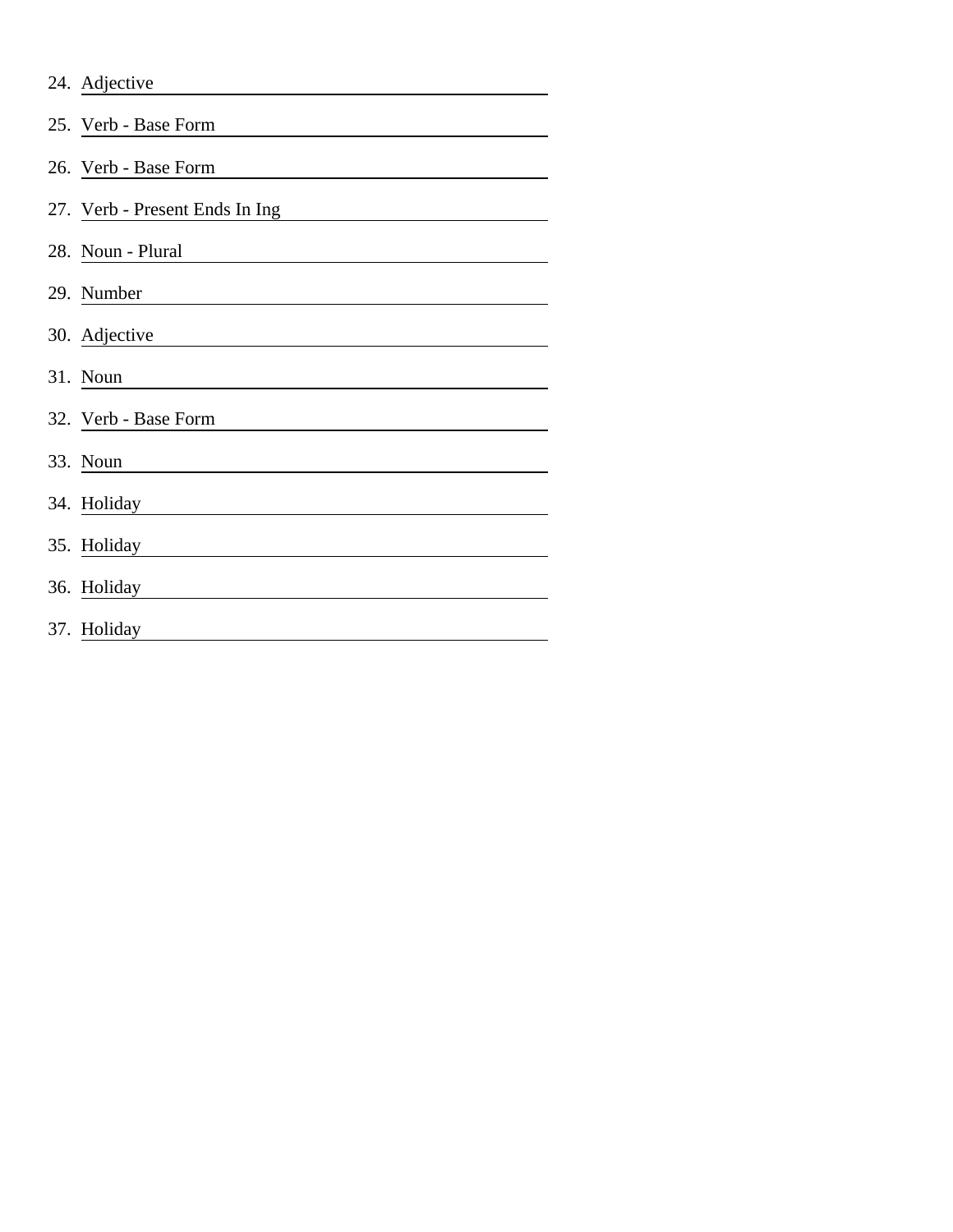## **The Very First Christmas to Me Lyrics**

Lyrics to the Christmas song from SpongeBob SquarePants

| It's <u>verb-Present ends in ING</u> up to be a <u>Adjective holiday</u> ,                        |  |  |  |  |  |  |  |  |
|---------------------------------------------------------------------------------------------------|--|--|--|--|--|--|--|--|
| Not your <i>Adjective</i> , Adjective everyday.                                                   |  |  |  |  |  |  |  |  |
| <b>Sounds like someone</b> ______ Verb - Past Tense ______ my _______ Adjective _____ coral tree. |  |  |  |  |  |  |  |  |
| Spongebob, Patrick, why'd you do this to me?                                                      |  |  |  |  |  |  |  |  |
| The world feels like it's in $\frac{N_{\text{Oun}}}{N_{\text{Oun}}}$ .                            |  |  |  |  |  |  |  |  |
| Go away before I verb - Base Form you __ Adverb                                                   |  |  |  |  |  |  |  |  |
| This Moliday feels like the very first Moliday to me.                                             |  |  |  |  |  |  |  |  |
| There'll be <u>verb-Present ends in ING</u> , verb-Present ends in ING , and plenty of Noun .     |  |  |  |  |  |  |  |  |
| Hey, Patrick, who's that under the <u>soun</u> 2                                                  |  |  |  |  |  |  |  |  |
| What? Who, me? Would you look at the Moun J, I should Verb - Base Form J!                         |  |  |  |  |  |  |  |  |
| People seem a little more <i>Adjective</i>                                                        |  |  |  |  |  |  |  |  |
| Here's a little Mound to you from me.                                                             |  |  |  |  |  |  |  |  |
| Even all the Noun on Christmas it smells so Adverb                                                |  |  |  |  |  |  |  |  |
| This <b>Example 20</b> Final Like the very first <b>Example 20</b> to me.                         |  |  |  |  |  |  |  |  |
| La, la, la, la, la, la, la, la (x many times)                                                     |  |  |  |  |  |  |  |  |
| What do you want? Can't you see that I'm _____ Adjective _____?                                   |  |  |  |  |  |  |  |  |

Verb - Base Form